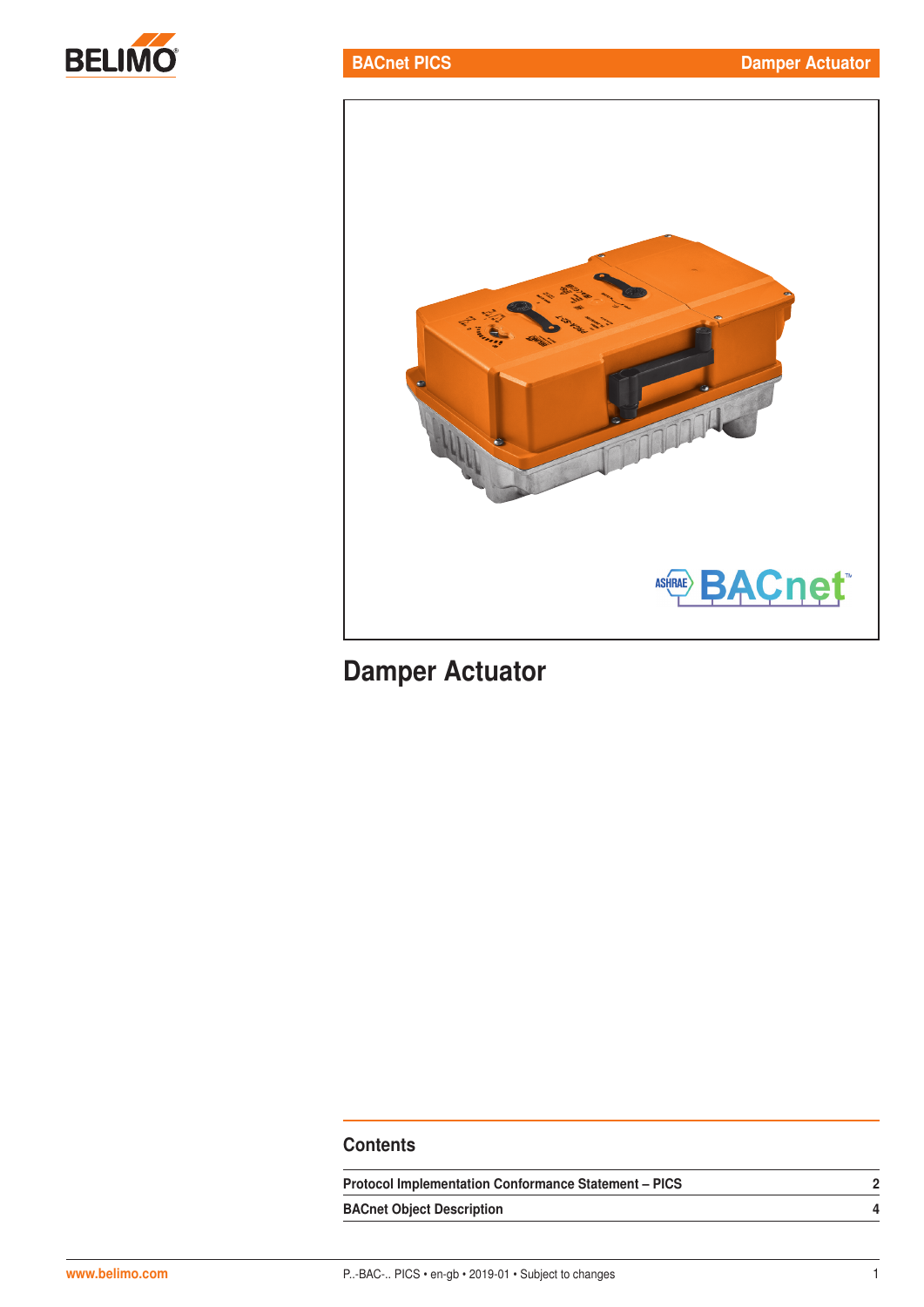

#### Protocol Implementation Conformance Statement – PICS

| <b>General information</b>                                        | Date                                                                                                                                                                                                                                                                                                                                                        | 30.04.2018                                            |
|-------------------------------------------------------------------|-------------------------------------------------------------------------------------------------------------------------------------------------------------------------------------------------------------------------------------------------------------------------------------------------------------------------------------------------------------|-------------------------------------------------------|
|                                                                   | Vendor Name                                                                                                                                                                                                                                                                                                                                                 | <b>BELIMO Automation AG</b>                           |
|                                                                   | Vendor ID                                                                                                                                                                                                                                                                                                                                                   | 423                                                   |
|                                                                   | <b>Product Name</b>                                                                                                                                                                                                                                                                                                                                         | Damper Actuator                                       |
|                                                                   | <b>Product Model Number</b>                                                                                                                                                                                                                                                                                                                                 | P-BAC-                                                |
|                                                                   | Applikations Software Version                                                                                                                                                                                                                                                                                                                               | 03.04.9000                                            |
|                                                                   | Firmware Revision                                                                                                                                                                                                                                                                                                                                           | 08.05.0000                                            |
|                                                                   | <b>BACnet Protocol Revision</b>                                                                                                                                                                                                                                                                                                                             | 12                                                    |
|                                                                   | <b>Product Description</b>                                                                                                                                                                                                                                                                                                                                  | Rotary actuator with high torque                      |
|                                                                   | <b>BACnet Standard Device Profile</b>                                                                                                                                                                                                                                                                                                                       | <b>BACnet Application Specific Controller (B-ASC)</b> |
|                                                                   | Segmentation capability                                                                                                                                                                                                                                                                                                                                     | <b>No</b>                                             |
|                                                                   | Data Link Layer Options                                                                                                                                                                                                                                                                                                                                     | MS/TP master                                          |
|                                                                   | Device Address Binding                                                                                                                                                                                                                                                                                                                                      | No static device binding supported                    |
|                                                                   | Networking Options                                                                                                                                                                                                                                                                                                                                          | None                                                  |
|                                                                   | <b>Character Sets Supported</b>                                                                                                                                                                                                                                                                                                                             | ISO 10646 (UTF-8)                                     |
|                                                                   | <b>Gateway Options</b>                                                                                                                                                                                                                                                                                                                                      | None                                                  |
|                                                                   | <b>Network Security Options</b>                                                                                                                                                                                                                                                                                                                             | Non-secure device                                     |
|                                                                   | Conformance                                                                                                                                                                                                                                                                                                                                                 | Listed by BTL                                         |
| <b>BACnet Interoperability Building Blocks</b><br>supported BIBBs | Data sharing - ReadProperty-B (DS-RP-B)<br>Data sharing - ReadPropertyMultiple-B (DS-RPM-B)<br>Data sharing - WriteProperty-B (DS-WP-B)<br>Data sharing - COV-B (DS-COV-B)<br>Device management - DynamicDeviceBinding-B (DM-DDB-B)<br>Device management - DynamicObjectBinding-B (DM-DOB-B)<br>Device management - DeviceCommunicationControl-B (DM-DCC-B) |                                                       |
| <b>BACnet MS/TP</b>                                               | <b>Baud</b> rates                                                                                                                                                                                                                                                                                                                                           | 9'600, 19'200, 38'400, 76'800 (Default: 38'400)       |
|                                                                   | <b>Address</b>                                                                                                                                                                                                                                                                                                                                              | 0127 (Default: 1)                                     |
|                                                                   | Number of nodes                                                                                                                                                                                                                                                                                                                                             | Max 32 (without repeater), 1 full busload             |
|                                                                   | Terminating resistor                                                                                                                                                                                                                                                                                                                                        | $120 \Omega$                                          |
| Parameterisation                                                  | Tool                                                                                                                                                                                                                                                                                                                                                        | <b>Belimo Assistant App</b>                           |



All writeable objects which are persistent are not supposed to be written on a regular base.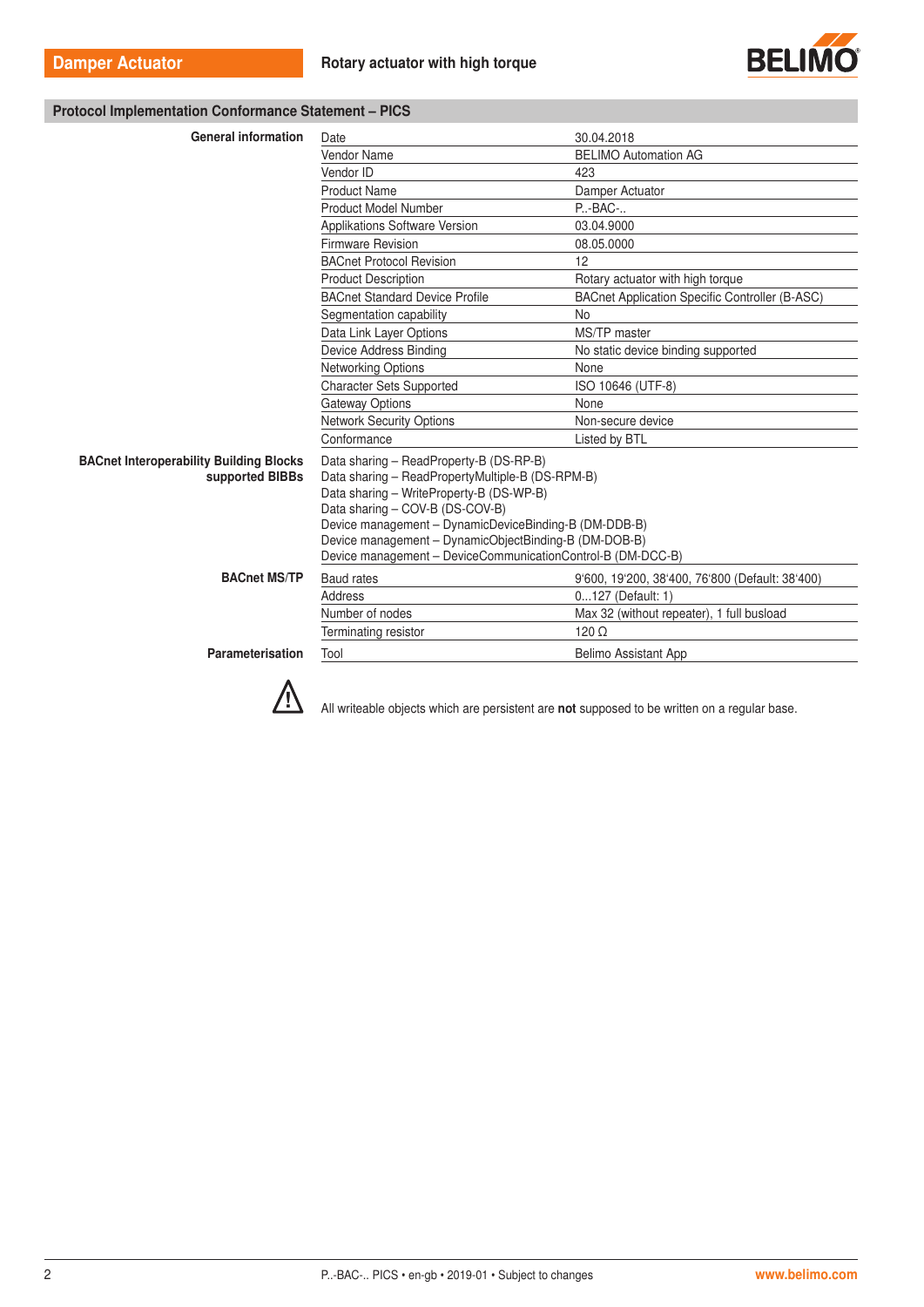

#### Protocol Implementation Conformance Statement - PICS

Standard Object Types Supported

| Objekt type             | <b>Optional properties</b>      | Writeable properties         |
|-------------------------|---------------------------------|------------------------------|
| Device                  | Description                     | Object Identifier            |
|                         | Location                        | <b>Object Name</b>           |
|                         | <b>Active COV Subscriptions</b> | Location                     |
|                         | Max Master                      | Description                  |
|                         | Max Info Frames                 | APDU Timeout (1'00060'000)   |
|                         | Profile Name                    | Number of APDU Retries (010) |
|                         |                                 | Max Master (1127)            |
|                         |                                 | Max Info Frames (1255)       |
| Analog Input [AI]       | Description                     | <b>COV</b> Increment         |
|                         | <b>COV</b> Increment            |                              |
| Analog Output [AO]      | Description                     | <b>Present Value</b>         |
|                         | COV Increment                   | COV Increment                |
|                         |                                 | <b>Relinquish Default</b>    |
| Analog Value [AV]       | Description                     | <b>Present Value</b>         |
|                         | <b>COV</b> Increment            | COV Increment                |
| Binary Input [BI]       | Description                     |                              |
|                         | Active text                     |                              |
|                         | <b>Inactive Text</b>            |                              |
| Multi-state Input [MI]  | Description                     |                              |
|                         | <b>State Text</b>               |                              |
| Multi-state Output [MO] | Description                     | <b>Present Value</b>         |
|                         | <b>State Text</b>               | Relinquish Default           |
| Multi-state Value [MV]  | Description                     | <b>Present Value</b>         |
|                         | <b>State Text</b>               |                              |

The device does not support the services CreateObject and DeleteObject.

The specified maximum length of writable strings is based on single-byte characters.

– Object name: 32 char

– Location: 64 char

– Description: 64 char

Service processing The device supports the DeviceCommunicationControl and ReinitializeDevice services. No password is required.

A maximum of 6 active COV subscriptions with a lifetime of 1…28'800 sec. (8 hours) are supported.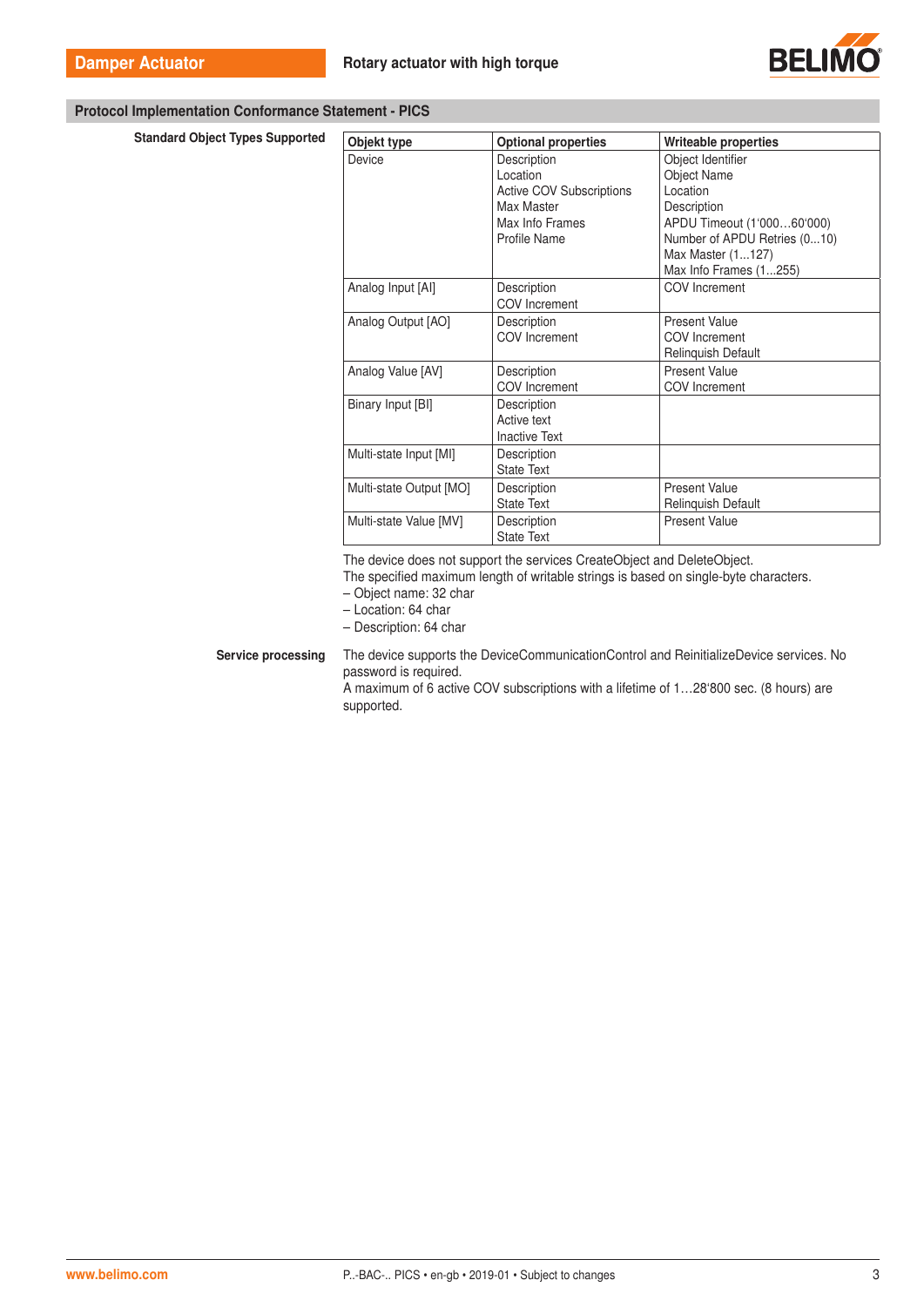

BACnet Object Description

| <b>Object Name</b>  | <b>Object Type</b><br>[Instance] | <b>Description</b><br>Comment                                                                                            | <b>Values</b>            | <b>COV Increment</b>  | <b>Access</b> |
|---------------------|----------------------------------|--------------------------------------------------------------------------------------------------------------------------|--------------------------|-----------------------|---------------|
|                     |                                  | Status Flags                                                                                                             |                          |                       |               |
| Device              | Device<br>[Inst.Nr]              |                                                                                                                          | 04'194'302<br>Default: 1 |                       | W             |
| RelPos              | Al[1]                            | Relative Position in %                                                                                                   | 0100                     | 0.01100               | R             |
|                     |                                  | Overridden = true, if the gear is disengaged                                                                             |                          | Default: 1            |               |
| AbsPos              | AI[2]                            | Absolute Position in degree or mm                                                                                        | 0max angle / stroke      | 0.0165:535            | R             |
|                     |                                  | The unit depends on the device:<br>[°] for actuators with rotary movement<br>[mm] for actuators with linear movement     |                          | Default: 1            |               |
|                     |                                  | Overridden = true, if the gear is disengaged                                                                             |                          |                       |               |
| SpAnalog            | AI[6]                            | Analog Setpoint in %                                                                                                     | 0100                     | 0.01100<br>Default: 1 | R             |
|                     |                                  | Shows the setpoint in % if actuator is control by analog signal<br>(SpSource MV[122] is analog(1))                       |                          |                       |               |
|                     |                                  | If SpSource MV[122] is Bus(2)<br>then Out Of Service is TRUE                                                             |                          |                       |               |
| Sens1Analog         | AI[20]                           | Sensor 1 as analog value in $V / \Omega / - / C$ °F                                                                      |                          | 0.011'000             | R             |
|                     |                                  | Current value of sensor 1 in case Sensor1Type MV[220] is Active                                                          |                          | Default: 1            |               |
|                     |                                  | If Sens1Type MV[220] is not Active(2) or<br>SpSource MV[122] is Analog(1)<br>then Out_Of_Service is TRUE                 |                          |                       |               |
| Sens2Analog         | AI[21]                           | Sensor 2 as analog value in V / $\Omega$ / - / °C / °F                                                                   | $\overline{\phantom{0}}$ | 0.011'000             | R             |
|                     |                                  | Current value of sensor 2 in case Sensor2 Type MV[221] is Active(2)                                                      |                          | Default: 1            |               |
|                     |                                  | If Sens2 Type MV[221] is not Active(2) or<br>SpSource MV[122] is Analog(1)<br>then Out_Of_Service is TRUE                |                          |                       |               |
| SpRel               | AO[1]                            | Relative Setpoint in %                                                                                                   | 0100                     | 0.01100               | C             |
|                     |                                  | Setpoint for actuator between 0 and Max AV[98]<br>if controlled via bus                                                  | Default: 0               | Default: 1            |               |
|                     |                                  | If SpSource MV[122] is Analog(1)<br>then Out Of Service is TRUE                                                          |                          |                       |               |
| Min                 | AV[97]                           | Min Setpoint in %                                                                                                        | MinMax -30%              | 0.01100               | W             |
|                     |                                  | Min has to be $\leq$ Max -30%                                                                                            | Default: 0               | Default: 1            |               |
| Max                 | AV[98]                           | Max Setpoint in %                                                                                                        | Min +30%100              | 0.01100               | W             |
|                     |                                  | Max has to be $\geq$ Min +30%                                                                                            | Default: 100             | Default: 1            |               |
| <b>Bus Watchdog</b> | AV[130]                          | Timeout for Bus Watchdog in s                                                                                            | 03'600                   | 0.011'000             | W             |
|                     |                                  | $0 =$ watchdog deactivated                                                                                               | Default: 0               | Default: 1            |               |
|                     |                                  | If the Present Value is not ZERO, the implementation tracks write                                                        |                          |                       |               |
|                     |                                  | procedures to Present Value of AO[1] and MO[1]<br>If the Present_Value of AO[1] or MO[1] is written, the timer is reset. |                          |                       |               |
|                     |                                  | Upon timeout the Priority Array of the AO[1] is cleared and the<br>Reliquish Default becomes valid                       |                          |                       |               |
|                     |                                  | In Hybrid Mode (SpSource MV[122] is Analog(1)) the<br>implementation tracks write procedures to Present_Value of MO[1]   |                          |                       |               |

| <b>Object Name</b>    | <b>Object Type</b><br>[Instance] | <b>Description</b><br>Comment<br>Status Flags                                                                                                                                                          | <b>Values</b>                                  | <b>Access</b> |
|-----------------------|----------------------------------|--------------------------------------------------------------------------------------------------------------------------------------------------------------------------------------------------------|------------------------------------------------|---------------|
| Sens1Switch           | BI[20]                           | Sensor 1 as Switch<br>Indicates value on sensor 1 in case Sensor1Type MV[220] is Switch(5)<br>If Sens1Type MV[220] is not Switch(5) or<br>SpSource MV[122] is Analog(1)<br>then Out Of Service is TRUE | Inactive Text: Inactive<br>Active Text: Active | R             |
| Sens2Switch           | BI[21]                           | Sensor 2 as Switch<br>Indicates value on sensor 1 in case Sensor2Type MV[221] is Switch(5)<br>If Sens2Type MV[221] is not Switch(5) or<br>SpSource MV[122] is Analog(1)<br>then Out Of Service is TRUE | Inactive Text: Inactive<br>Active Text: Active | R             |
| <b>BusTermination</b> | <b>BI[99]</b>                    | <b>Bus Termination</b><br>Indicates if bus termination (120 $\Omega$ ) is enabled.<br>Bus termination can be set with the configuration tools.                                                         | Inactive Text: Inactive<br>Active Text: Active | R             |
| SummaryStatus         | BI[101]                          | <b>Summary Status</b><br>Summary of all Status (MI[106], MI[110])                                                                                                                                      | Inactive Text: OK<br>Active Text: Not OK       | R             |